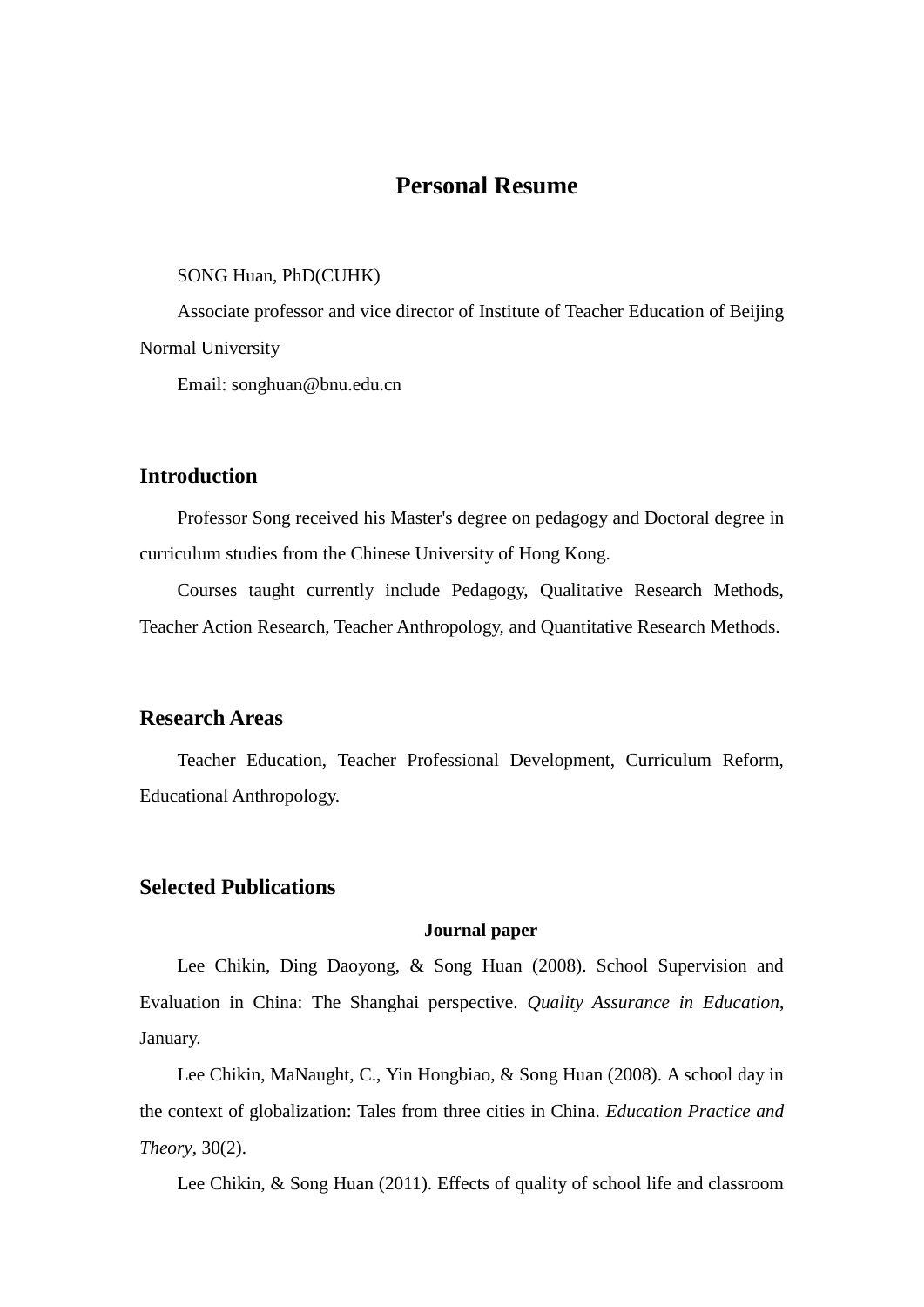environment on student management: A Chinese study. *Education Practice and Theory*, 33(1).

Lee Chikin, &Song Huan (2012). Effects of Teacher Empowerment on Teacher Efficacy and Organizational Commitment: A Chinese Perspective. Education and Society, 30 (3): 5-22.

Song Huan (2012).The role of teachers' professional learning comunities in the context of curriculum reform in high schools. *Chinese Education & Society*, 45(4), 81-95.

Song Huan, Zhu Xudong, &Laura Liu (2013). The honourable road and its impact on teacher practice: an analysis of China's national honour system in cultivating. *Asia-Pacific Journal of Teacher Education*, 41(3), 253-270. [SSCI]

Lee Chikin, Zhang Zhonghua, & Song Huan(2013). Relationships Between Epistemological Beliefs, Conceptions of Teaching and Learning and Instructional Practices of Teachers: A Chinese Perspective. *Australian Journal of Teacher Education*, 38(2), 120-146.

Carmel McNaught, Lee Chikin, & Song Huan.(2014). Different regions, diverse classroom? A study of primary schools in China. *Asia Pacific Journal of Education*, 34(3). [SSCI]

Song Huan, & Zhong Binglin (2011). Towards practice and the risk of vocational training: A study of Sino-American teacher education model reform. Journal of Higher Education, 32(9).[In Chinese, CSSCI]

Song Huan, & Wei Xin (2011). A study on the relationship between teachers' receptivity of curriculum reform and teacher professional learning community. Research in Educational Development, 10. [In Chinese, CSSCI]

Song Huan(2011). Curriculum Reform, Teacher Empowerment and Teacher Professional Learning Community: Case Studies of Four Primary Schools in Shanghai. Journal of Educational Studies, 7(3).[In Chinese, CSSCI]

Song Huan(2012). New teacehers' professional development: From mentoring to professional learning community. Studies in Foreign Education, 39(4). [In Chinese, **CSSCII**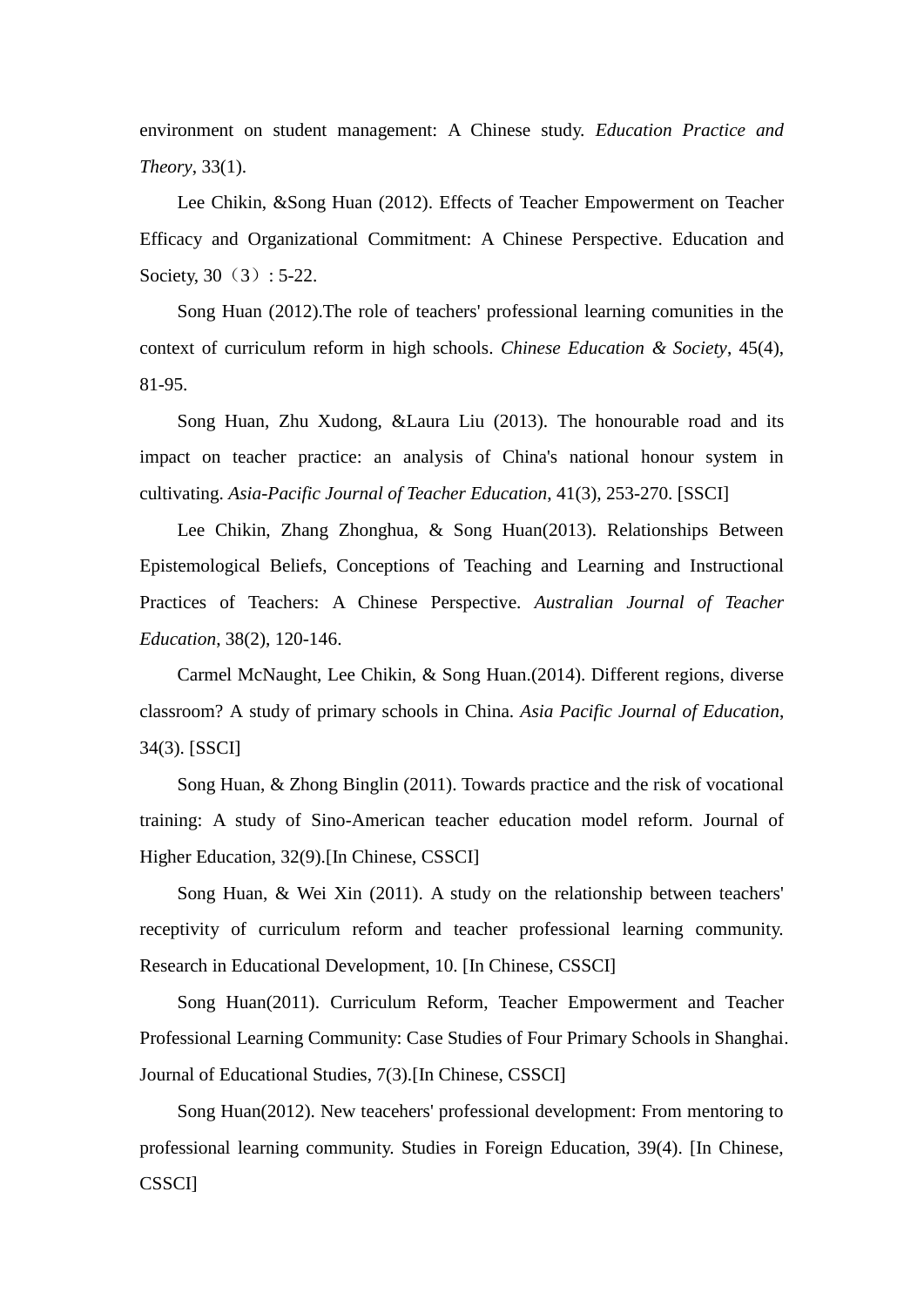Song Huan, & Zhang Wenxiao (2012). A study on teacher's professional identification: From professional role towards professional identification. Global Education, 41(3). [In Chinese, CSSCI]

Song Huan (2012). Lesson plan presentation and construction of teachers' knowledge. Curriculum, Teaching Material and Method, 2012, 32(4). [In Chinese, CSSCI]

Song Huan, Wang Jingying, & Wang Chenxia(2014). The development and roles' construction of the "U-S" partnership with the local government's promoting. Research in Educational Development, 20. [In Chinese, CSSCI]

#### **Paper presented at conferences**

Song Huan.(2007). Teacher development in the professional learning communities: Case studies in Shanghai. Paper presented at the CAERDA International Conference (Chicago, US).

Song Huan. (2008). The framework of teacher education curricula: Perspective of teacher profession. Paper presented at the 1st East-Asian International Symposium on Teacher Education Research (Tokyo, Japan).

Song Huan. (2008). The structure and characteristics of teacher professional learning community: Case in mainland of China, Paper presented at BNU-IOE 2nd International Education Conference (Beijing, China).

Song Huan, Zhao Ping (2010).A survey on national system of honors for excellent teachers in China. Paper presented at CIES 2010 Annual Conference (Chicago, US).

Song Huan. (2010). Multilevel analysis of the effect of PLC, collective teacher efficacy, and faculty trust on students' motivation and learning strategies. Paper presented at BERA 2010.

Song Huan(2013). Reconstructing Teacher Education System of China. Paper presented at Sino- Finland Teacher Education Symposium.

Song Huan(2014). The work and lives of teachers on the honorable road: critical analysis on institution. Paper presented at American Educational Research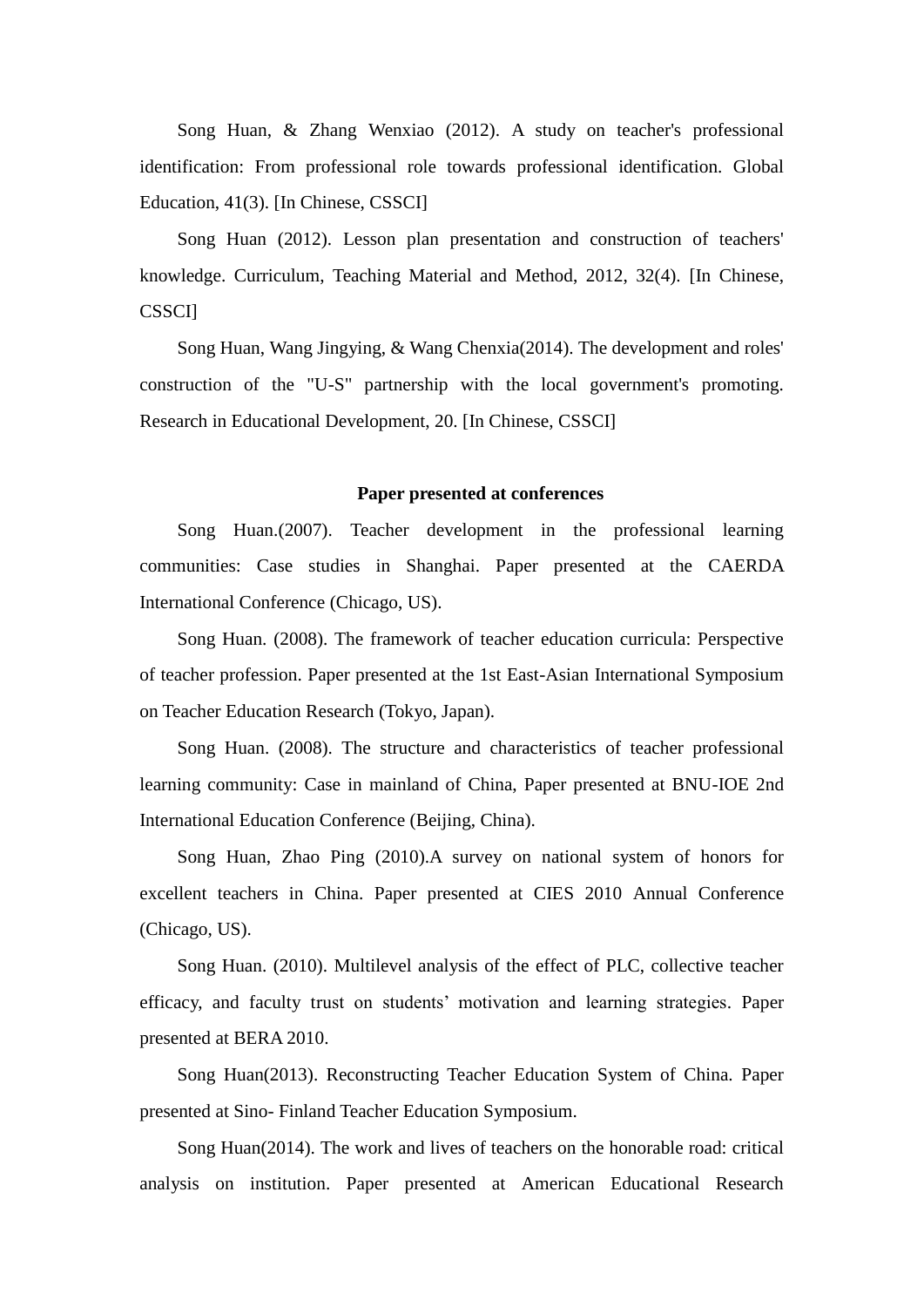Association (AERA) Annual Conference (Philadephia, US).

#### **Books**

Xudong Zhu, & Huan Song (2013). Study on Teacher Honor System of China. Beijing: Beijing Normal University Press. [In Chinese]

Xudong Zhu, Qiong Li, & Huan Song (2014). Study on Modern Teacher Education System Construction. Beijing: Beijing Normal University Press. [In Chinese]

Peijun Guan, Xudong Zhu, Yonggang Song, & Huan Song(2014). Study on Quality Construction of Primary and Secondary School Teachers. Beijing: Beijing Normal University Press. [In Chinese]

Huan Song (2015). Study on Teacher Professional Learning Communities. Beijing: Beijing Normal University Press. [In Chinese]

#### **Book Chapters**

Song Huan (2010). Cooperative action research for inclusive education and professional learning in a "learning in regular classrooms" school. In C. Forlin (ed.). *Teacher Education for Inclusion: Changing Paradigms and Innovative Approaches*. Routlege.

#### **Research Report**

Song Huan, Zhang Huajun (2009). Policy Analysis on China's Distance Teacher Education in Rural Areas. Paper presented at International Workshop on Distance Teacher Education (UNESCO INRULED, Beijing,)

## **Selected Research Projects**

### **National and Ministerial**

2014-2015 Teacher Certificate Exam and Teacher Education Reform (MOE) 2014-2015 Study on the Current Situation, Problems and Countermeasure of